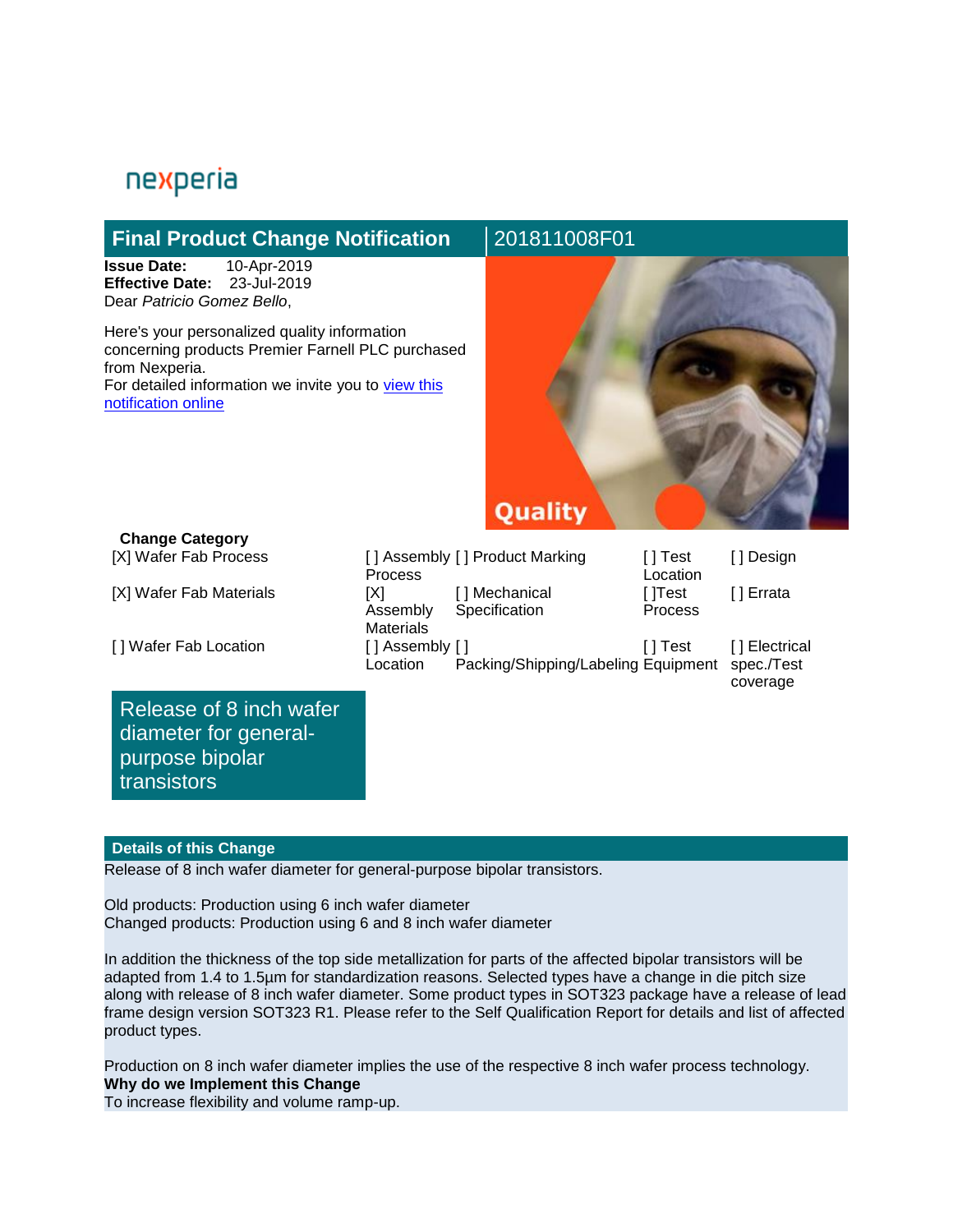#### **Identification of Affected Products**

The 8 inch products can be identified by a marker on the die surface. Changed products can be identified by date code after implementation.

| <b>Product Availability</b>                                                                         |                                                                                                   |  |  |  |
|-----------------------------------------------------------------------------------------------------|---------------------------------------------------------------------------------------------------|--|--|--|
| <b>Sample Information</b>                                                                           |                                                                                                   |  |  |  |
| Samples are available upon request                                                                  |                                                                                                   |  |  |  |
| Latest sample request date for PCN samples is 10-May-2019.                                          |                                                                                                   |  |  |  |
| <b>Production</b>                                                                                   |                                                                                                   |  |  |  |
| Planned first shipment 01-Aug-2019                                                                  |                                                                                                   |  |  |  |
| Impact                                                                                              |                                                                                                   |  |  |  |
| No impact to the products' functionality anticipated.                                               |                                                                                                   |  |  |  |
| <b>Data Sheet Revision</b>                                                                          |                                                                                                   |  |  |  |
| No impact to existing datasheet                                                                     |                                                                                                   |  |  |  |
| <b>Disposition of Old Products</b>                                                                  |                                                                                                   |  |  |  |
| Existing inventory will be shipped until depleted.                                                  |                                                                                                   |  |  |  |
| Supply using 6 inch wafer will be continued in parallel to 8 inch wafer production.                 |                                                                                                   |  |  |  |
| <b>Related Notifications</b>                                                                        |                                                                                                   |  |  |  |
| Notification Issue Date Effective Date Title                                                        |                                                                                                   |  |  |  |
| 201110021F0115-Nov-<br>2011                                                                         | 13-Feb-2012 Release of 8 inch wafer diameter and change of die pitch size for<br>PMBT2222A family |  |  |  |
| 201208006F0105-Sep-<br>2012                                                                         | 03-Dec-2012 Release of 8 inch wafer diameter for general purpose NPN /<br><b>PNP</b> transistors  |  |  |  |
| 201602003F0122-May-<br>03-Sep-2016                                                                  | Release of 8 inch wafer diameter for low VCEsat (BISS)                                            |  |  |  |
| 2016                                                                                                | transistors                                                                                       |  |  |  |
| 201712005F0130-Apr-201829-Jul-2018                                                                  | Change of lead frame version in SOT323 package                                                    |  |  |  |
| <b>Additional information</b>                                                                       |                                                                                                   |  |  |  |
| Affected products and sales history information: see attached file                                  |                                                                                                   |  |  |  |
| Self qualification: view online                                                                     |                                                                                                   |  |  |  |
| Additional documents: view online                                                                   | Ü                                                                                                 |  |  |  |
| <b>Timing and Logistics</b>                                                                         |                                                                                                   |  |  |  |
| Your acknowledgement of this change, conform JEDEC J-STD-046, is expected till 10-May-2019. Lack of |                                                                                                   |  |  |  |
| acknowledgement of the PCN constitutes acceptance of the change.                                    |                                                                                                   |  |  |  |
| <b>Contact and Support</b>                                                                          |                                                                                                   |  |  |  |
|                                                                                                     |                                                                                                   |  |  |  |

For all inquiries regarding the ePCN tool application or access issues, please contact Nexperia "Global [Quality Support Team".](https://extranet.nexperia.com/group/distinet/faq)

For all Quality Notification content inquiries, please contact your local Nexperia Sales Support team.

For specific questions on this notice or the products affected please contact our specialist directly: **e-mail address** [PCN-Bipolar.Discretes@nexperia.com](mailto:PCN-Bipolar.Discretes@nexperia.com?subject=Support)

At Nexperia B.V. we are constantly striving to improve our product and processes to ensure they reach the highest possible Quality Standards.

#### <<<<<<< PCN2.html **About Nexperia B.V.**

We at Nexperia are the efficiency semiconductor company. We deliver over 90 billion products a year and as such service thousands of global customers, both directly and through our extensive network of channel partners. We are at the heart of billions of electronic devices in the Automotive, Mobile, Industrial, Consumer, Computing, and Communication Infrastructure segments.

You have received this email because you are a designated contact or subscribed to Nexperia Quality Notifications. Nexperia shall not be held liable if this Notification is not correctly distributed within your